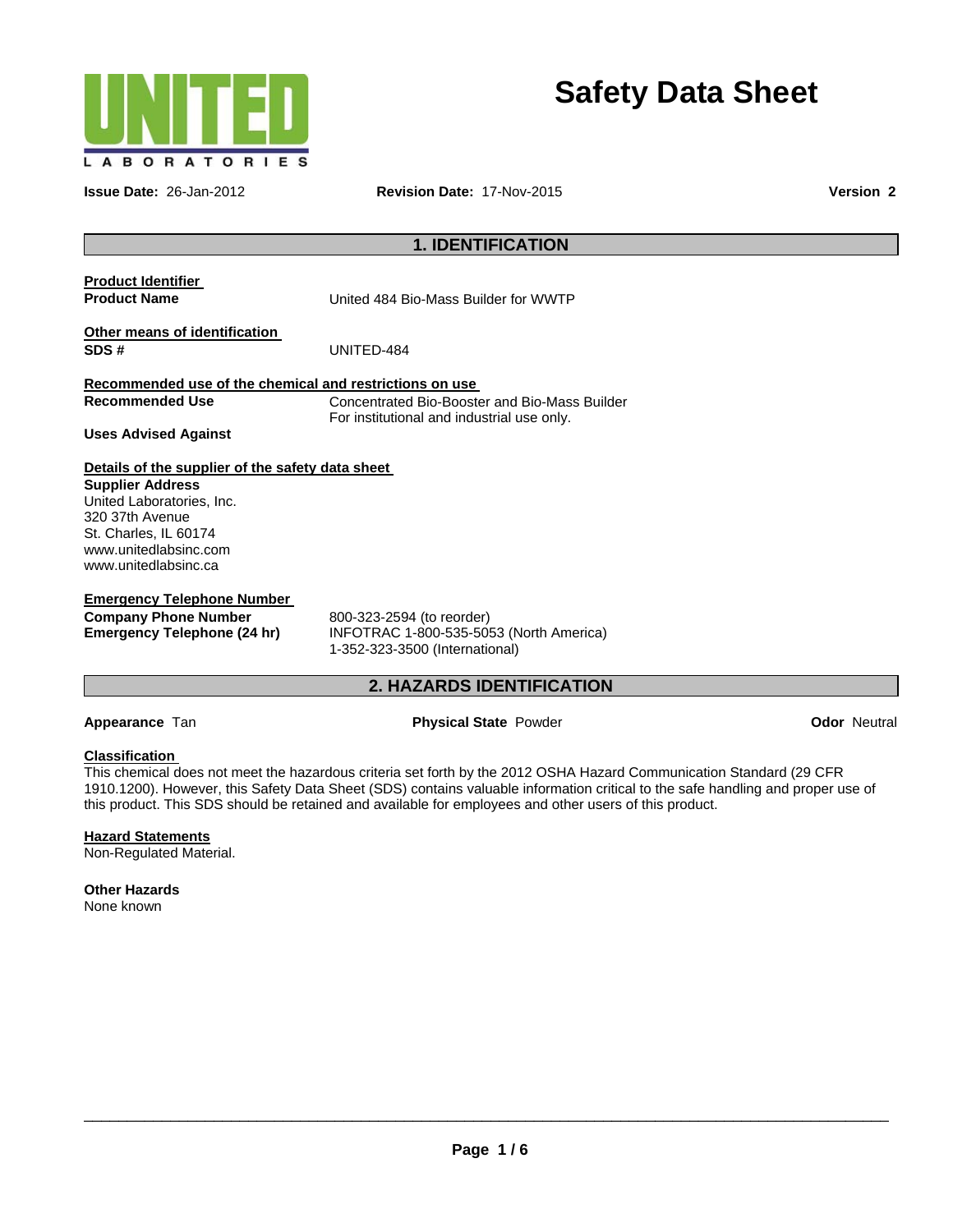## $\Box$ **3. COMPOSITION/INFORMATION ON INGREDIENTS**

#### **Composition**

The product contains no substances which, at their given concentration, are considered to be hazardous to health.

#### **Chemical characterization:** Mixtures

**Description:** Mixture of substances listed below with nonhazardous additions.

**Dangerous Components:** Non-Regulated Material

# **4. FIRST-AID MEASURES**

### **First Aid Measures**

| <b>Eve Contact</b>                  | Rinse opened eye for several minutes under running water.                  |
|-------------------------------------|----------------------------------------------------------------------------|
| <b>Skin Contact</b>                 | Generally the product does not irritate the skin.                          |
| <b>Inhalation</b>                   | Supply fresh air; consult doctor in case of complaints.                    |
| Ingestion                           | If swallowed and symptoms occur, consult a doctor.                         |
| Most important symptoms and effects |                                                                            |
| <b>No Symptoms</b>                  | No information available.                                                  |
|                                     | Indication of any immediate medical attention and special treatment needed |
| <b>Notes to Physician</b>           | Treat symptomatically.                                                     |

# **5. FIRE-FIGHTING MEASURES**

# **Suitable Extinguishing Media**

Carbon dioxide (CO2), extinguishing powder or water spray. Fight larger fires with water spray or alcohol resistant foam.

### **Unsuitable Extinguishing Media** None

#### **Specific Hazards Arising from the Chemical**

If incinerated, product will release the following: Carbon oxides, Sodium Oxides, Calcium Oxides, and Phosphorous Oxides.

#### **Protective equipment and precautions for firefighters**

Wear self contained breathing apparatus for fire fighting pressure- demand, and fully protective gear to prevent contact with skin and eyes.

# **6. ACCIDENTAL RELEASE MEASURES**

#### **Personal precautions, protective equipment and emergency procedures**

| <b>Personal Precautions</b>                          | Avoid breathing dust.<br>Avoid formation of dust.<br>Wear dust mask. |  |  |
|------------------------------------------------------|----------------------------------------------------------------------|--|--|
| <b>Environmental Precautions</b>                     | Prevent entry into waterways, sewers, basements or confined areas.   |  |  |
| Methods and material for containment and cleaning up |                                                                      |  |  |

**Methods for Containment** Prevent further leakage or spillage if safe to do so.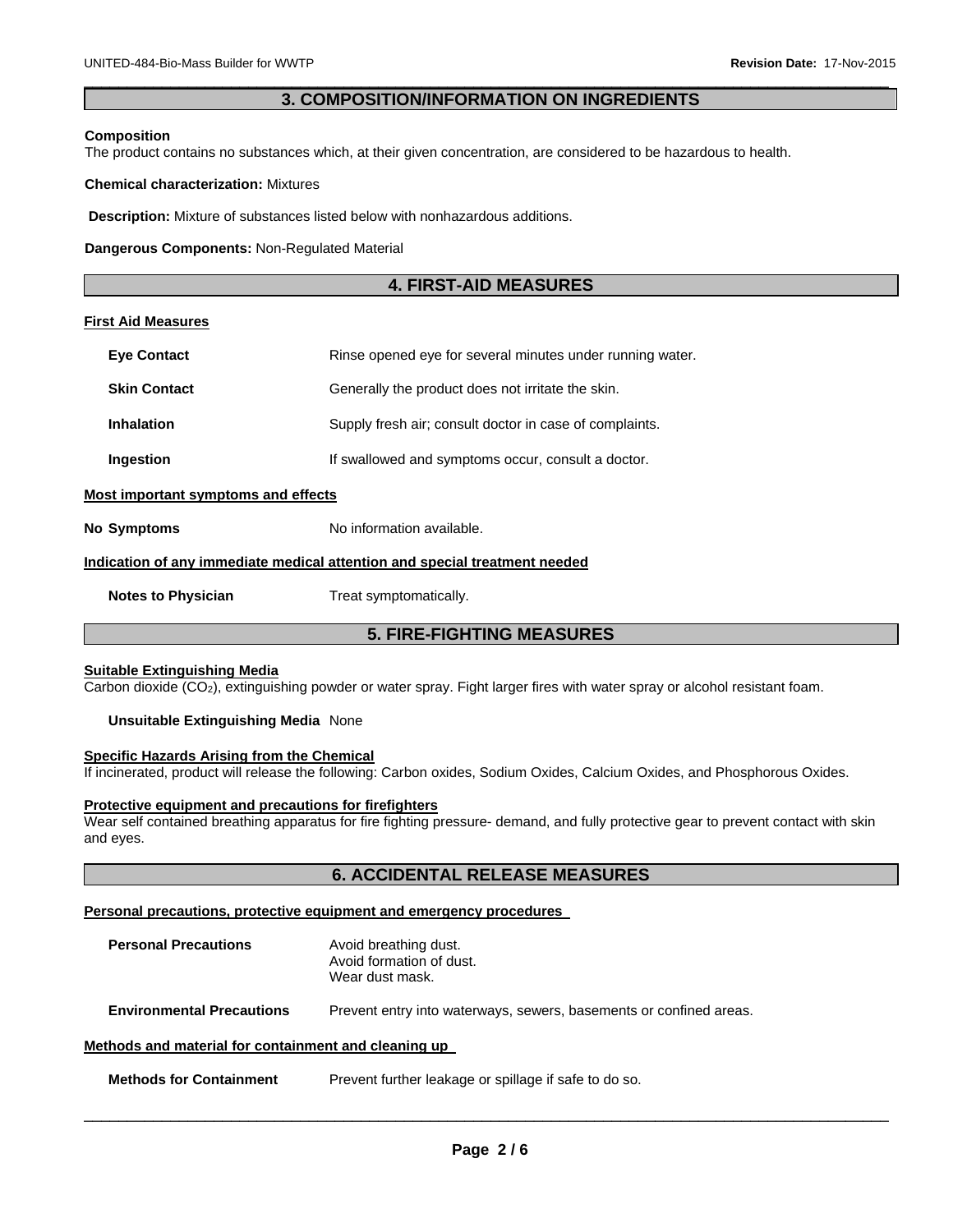| <b>Methods for Clean-Up</b>                                  | Uncontaminated spillage can be returned to container. Small Spills: Uncontaminated<br>spillage can be returned to the container. Absorb unusable product with suitable material<br>and dispose of in accordance with current local or state disposal regulations. Large Spills:<br>Uncontaminated spillage can be returned to the container. Absorb unusable product with<br>suitable material and dispose of in accordance with current local or state disposal<br>regulations. Rinse direct contact area with water. |  |  |
|--------------------------------------------------------------|------------------------------------------------------------------------------------------------------------------------------------------------------------------------------------------------------------------------------------------------------------------------------------------------------------------------------------------------------------------------------------------------------------------------------------------------------------------------------------------------------------------------|--|--|
| <b>7. HANDLING AND STORAGE</b>                               |                                                                                                                                                                                                                                                                                                                                                                                                                                                                                                                        |  |  |
| <b>Precautions for safe handling</b>                         |                                                                                                                                                                                                                                                                                                                                                                                                                                                                                                                        |  |  |
| <b>Advice on Safe Handling</b>                               | No special measures required. Safety glasses and gloves are recommended. After<br>handling, always wash hands thoroughly with soap and water.                                                                                                                                                                                                                                                                                                                                                                          |  |  |
| Conditions for safe storage, including any incompatibilities |                                                                                                                                                                                                                                                                                                                                                                                                                                                                                                                        |  |  |
| <b>Storage Conditions</b>                                    | Store away from strong acids, strong oxidizing agents, and moisture.                                                                                                                                                                                                                                                                                                                                                                                                                                                   |  |  |

 $\Box$ 

# **8. EXPOSURE CONTROLS/PERSONAL PROTECTION**

### **Control Parameters**

All ventilation should be designed in accordance with OSHA standard. Use local exhaust at filling zones and where leakage and dust formation is probable. Use mechanical (general) ventilation for storage areas. Use appropriate ventilation as required to keep Exposure Limits in Air below TLV & PEL limits.

### **Appropriate engineering controls**

# **Individual protection measures, such as personal protective equipment**

| <b>Eye/Face Protection</b>      | Safety glasses are recommended.           |
|---------------------------------|-------------------------------------------|
| <b>Skin and Body Protection</b> | Not required. May use gloves.             |
| <b>Respiratory Protection</b>   | Not normally required. May use dust mask. |

**General Hygiene Considerations** Not required.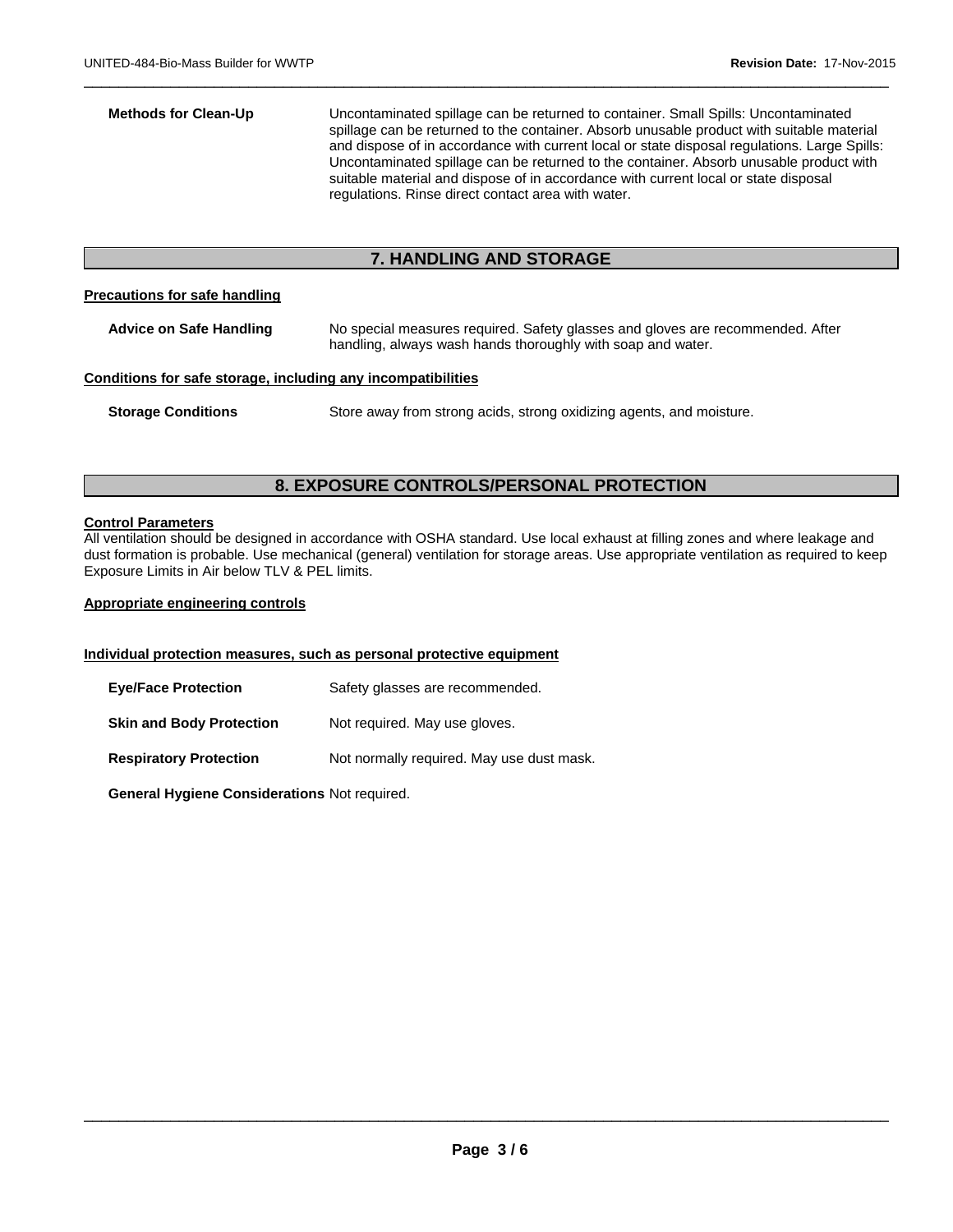# **9. PHYSICAL AND CHEMICAL PROPERTIES**

 $\Box$ 

## **Information on basic physical and chemical properties**

| <b>Physical State</b><br>Appearance<br>Color                                                                                                                                                                                                                                                                                                                                                                                                                                                                  | Powder<br>Tan free flowing powder<br>Light Brown                                                                                                                                                                                                                                                               | Odor<br><b>Odor Threshold</b> | Neutral<br>Not determined |
|---------------------------------------------------------------------------------------------------------------------------------------------------------------------------------------------------------------------------------------------------------------------------------------------------------------------------------------------------------------------------------------------------------------------------------------------------------------------------------------------------------------|----------------------------------------------------------------------------------------------------------------------------------------------------------------------------------------------------------------------------------------------------------------------------------------------------------------|-------------------------------|---------------------------|
| <b>Property</b><br>рH<br><b>Melting Point/Freezing Point</b><br><b>Boiling Point/Boiling Range</b><br><b>Flash Point</b><br><b>Evaporation Rate</b><br><b>Flammability (Solid, Gas)</b><br><b>Upper Flammability Limits</b><br><b>Lower Flammability Limit</b><br><b>Vapor Pressure</b><br><b>Vapor Density</b><br><b>Specific Gravity</b><br><b>Water Solubility</b><br>Solubility in other solvents<br><b>Partition Coefficient</b><br><b>Auto-ignition Temperature</b><br><b>Decomposition Temperature</b> | Values<br>Not applicable<br>Not determined<br>Not applicable<br>None to boiling<br>Not determined<br>Not determined<br>Not determined<br>Not determined<br>Not determined<br>Not determined<br>Not determined<br>Soluble<br>Not determined<br>Not determined<br>Product does not self-ignite<br>Not determined | Remarks • Method              |                           |
| <b>Viscosity</b><br><b>Explosive Properties</b><br><b>Oxidizing Properties</b><br><b>VOC Content</b>                                                                                                                                                                                                                                                                                                                                                                                                          | Not determined<br>Not determined<br>Not determined<br>$0\%$                                                                                                                                                                                                                                                    |                               |                           |

# **10. STABILITY AND REACTIVITY**

# **Reactivity**

No data available.

# **Chemical Stability**

Stable under recommended storage conditions.

#### **Possibility of Hazardous Reactions**

None under normal processing.

#### **Conditions to Avoid**

Keep out of reach of children. Incompatible products.

#### **Incompatible Materials**

Strong oxidizing agents such as bleach. Strong acids.

# **Hazardous Decomposition Products**

Carbon oxides. Sodium Oxides. Calcium Oxides. Phosphorous Oxides.

# **11. TOXICOLOGICAL INFORMATION**

## **Information on likely routes of exposure**

|  | <b>Product Information</b> |  |
|--|----------------------------|--|
|  |                            |  |

The toxicity of this product is unknown

**Eye Contact** No irritating effect.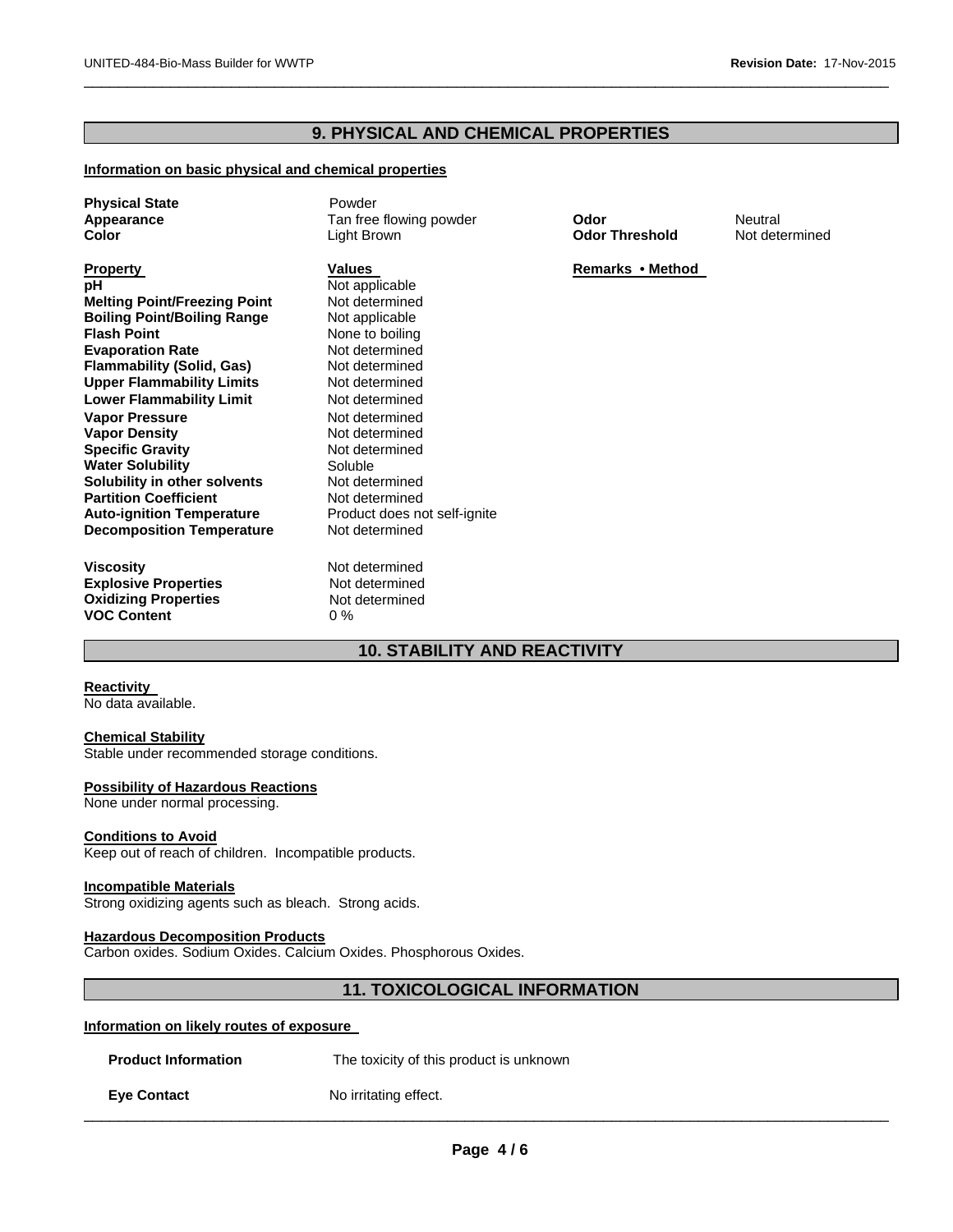| <b>Skin Contact</b> | No irritating effect.                                                                                                                                               |
|---------------------|---------------------------------------------------------------------------------------------------------------------------------------------------------------------|
| <b>Inhalation</b>   | No irritating effect.                                                                                                                                               |
|                     | Information on physical, chemical and toxicological effects                                                                                                         |
| <b>Symptoms</b>     | This product when used and handled according to specifications does not have any harmful<br>effects according to the experience and the information provided to us. |
|                     | Delayed and immediate effects as well as chronic effects from short and long-term exposure                                                                          |
| Carcinogenicity     | Based on the information provided, this product does not contain any carcinogens or<br>potential carcinogens as listed by OSHA, IARC or NTP.                        |

 $\Box$ 

# **12. ECOLOGICAL INFORMATION**

### **Ecotoxicity**

The hazards for the aquatic environment are unknown.

#### **Persistence/Degradability**

No information available.

**Bioaccumulation**  No information available.

### **Other Adverse Effects**

Not known to be hazardous to water.

# **13. DISPOSAL CONSIDERATIONS**

# **Waste Treatment Methods**

| <b>Disposal of Wastes</b>     | Small quantities can be disposed of with household waste.                                              |
|-------------------------------|--------------------------------------------------------------------------------------------------------|
| <b>Contaminated Packaging</b> | Disposal should be in accordance with applicable regional, national and local laws and<br>regulations. |

# **14. TRANSPORT INFORMATION**

| <b>DOT</b> | Not regulated |
|------------|---------------|
|            |               |

**IATA** Not regulated

**IMDG** Not regulated

# **15. REGULATORY INFORMATION**